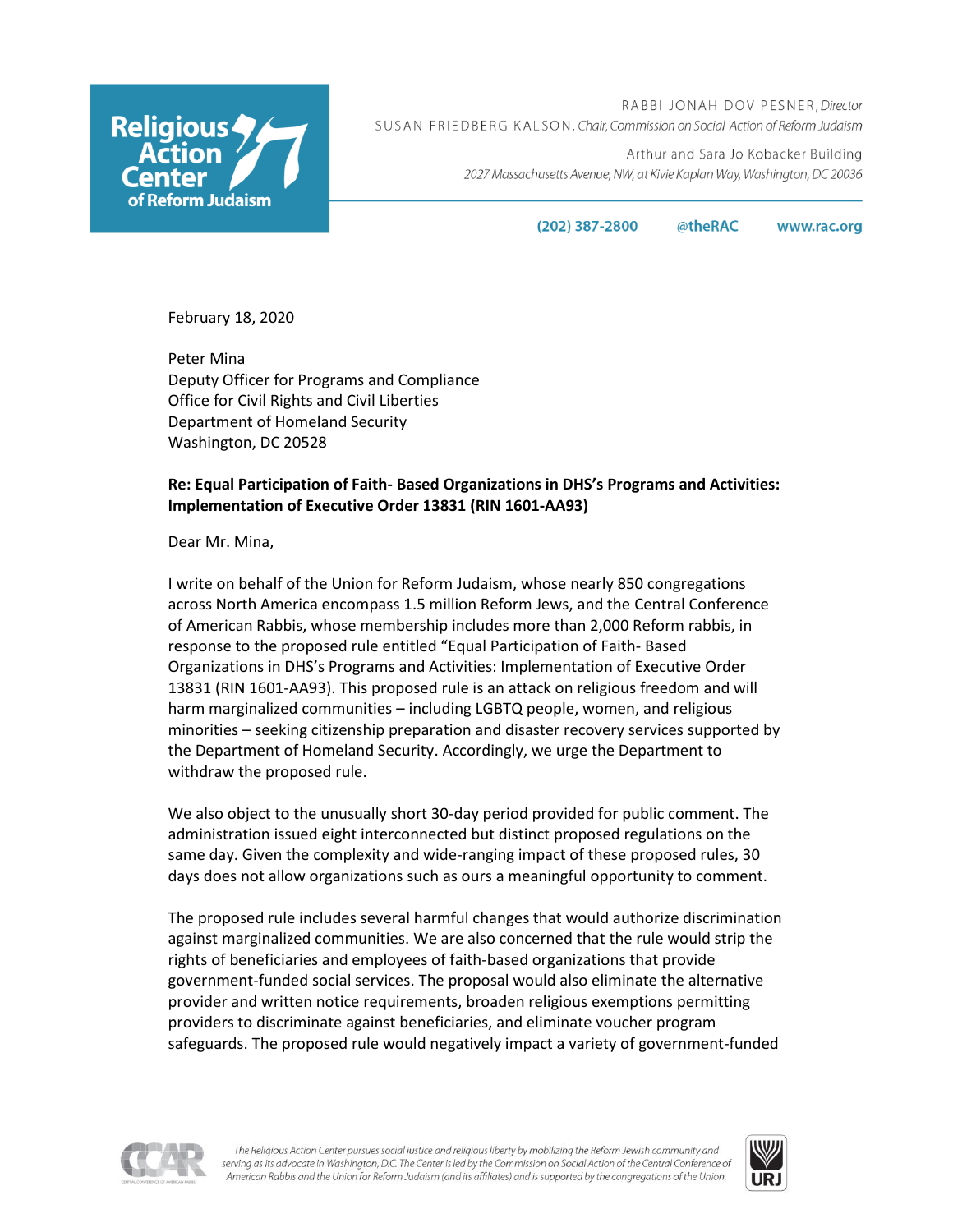

initiatives, including the Citizenship and Assimilation Grant Program (which helps lawful permanent residents prepare for U.S. citizenship) as well as FEMA grantee programs.

## **Impact of Eliminating the Alternative Provider and Written Notice Requirements**

This proposed rule would eliminate an existing requirement that providers refer beneficiaries who are uncomfortable accessing services at a religious provider to an alternative provider. Although religious social service organizations receiving government funding must offer only secular content, individuals may still feel uncomfortable obtaining services at certain providers and may wish to be referred elsewhere. By removing the alternative provider requirement, the proposed rule places a burden upon beneficiaries to identify alternative providers, which might result in beneficiaries being unable to access services at all. In light of other provisions within the proposed rule expanding religious exemptions and eliminating the requirement for secular alternatives, the alternative provider requirement is even more critical.

The proposed rule would also eliminate the requirement that social service providers inform beneficiaries of their religious freedom rights. Current regulations stipulate that a provider may not discriminate against beneficiaries based on their religion or coerce beneficiaries to participate in religious activities. Without appropriate notice, beneficiaries may not understand or be able to exercise their rights and may be vulnerable to proselytization, coercion, or discrimination without recourse. The written notice requirement imposes minimal administrative burden for providers; it should be preserved. Providers must prioritize the rights and well-being of their beneficiaries.

## **Impact of Expanding Religious Exemptions and Discrimination Against Beneficiaries**

In addition to allowing faith-based providers to discriminate in employment practices, the proposed rule would allow discrimination against beneficiaries through multiple provisions expanding religious exemptions and creating new accommodations for religious providers. The proposed rule would also add special notices to grant announcements and awards informing faith-based organizations that they can seek addition religious exemptions from federal laws and regulations governing the program. Such notices actively encourage discrimination against religious minorities, LGBTQ people, and women, whom providers may consider to be in violation of their religious beliefs. For example, a FEMA grantee could refuse to provide gender appropriate transitional housing to a transgender person in the wake of a natural disaster.

## **Impact of Eliminating Voucher Safeguards**

Finally, the proposed rule eliminates critical safeguards within voucher programs. Even while people may use vouchers for religious programs, current regulations stipulate that a secular alternative must always exist. Yet by redefining "indirect federal financial assistance," the proposed rule would eliminate the requirement that beneficiaries have